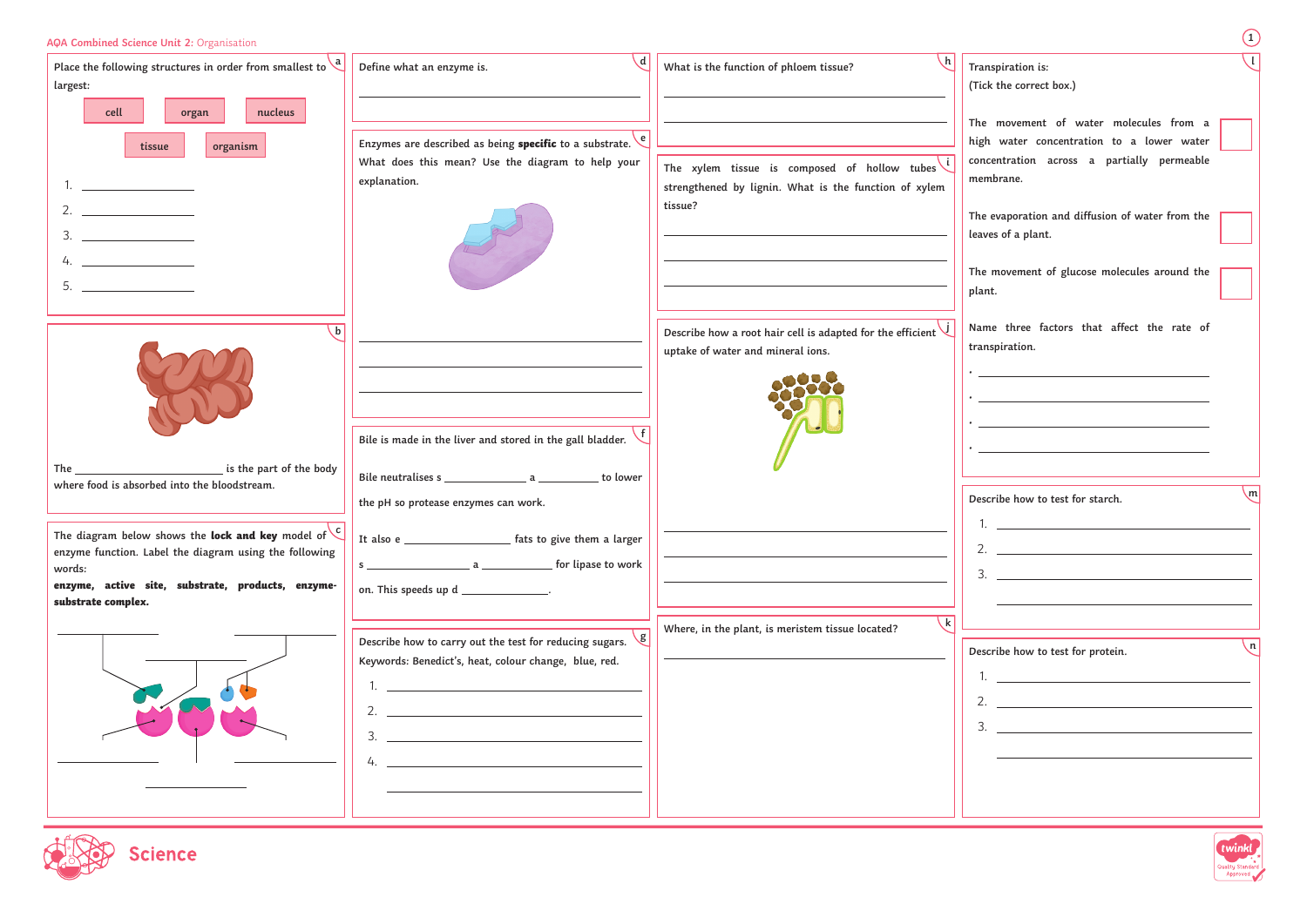

| from the heart.<br>The artery carries blood a               |  |
|-------------------------------------------------------------|--|
| It has thick layers of m ________________ for strength and  |  |
| elastic f _______________. The walls are thick with a small |  |
|                                                             |  |
|                                                             |  |

| AQA Combined Science Unit 2: Organisation                                                                                                                                                    |                                                                                                                                                                                                    |                                                                                                                                                      | (2)                                                                                                                                  |
|----------------------------------------------------------------------------------------------------------------------------------------------------------------------------------------------|----------------------------------------------------------------------------------------------------------------------------------------------------------------------------------------------------|------------------------------------------------------------------------------------------------------------------------------------------------------|--------------------------------------------------------------------------------------------------------------------------------------|
| Use the graph below to describe how temperature affects $\sqrt{\frac{6}{1}}$<br>enzyme function. Keywords: optimum, rate of activity,<br>temperature, increase, decrease 50 °C<br>increasing | Why does the left ventricle have a thicker, more muscular $\vee$<br>wall than the right ventricle?                                                                                                 | What are statins? Choose the correct answer.<br>They reduce the amount of LDL.<br>They reduce the amount of HDL.<br>They increase the amount of LDL. | Describe two ways that the lungs are adapted for $\vee$<br>gaseous exchange.                                                         |
| enzyme<br>activity<br>optimum<br>temperature<br>20 30 40 50 60 70<br>temperature (°C)                                                                                                        | $\mathsf{s}$<br>Label the following parts on the diagram below:<br>trachea, bronchus, bronchiole, alveolus.                                                                                        | Stents can be used to treat coronary heart disease. Give<br>one advantage and one disadvantage of using stents.<br>advantage: __                     | Match up the four components of the blood and their $\frac{2}{3}$<br>functions                                                       |
|                                                                                                                                                                                              |                                                                                                                                                                                                    | disadvantage:                                                                                                                                        | red blood cells<br>help to clot the blood<br>white blood cells<br>transport oxygen                                                   |
| Label the following blood vessels on the diagram of the $\sqrt{P}$<br>heart:<br>aorta, vena cava, pulmonary artery, pulmonary vein.                                                          |                                                                                                                                                                                                    | \w <br>How can the valves in the heart become damaged?                                                                                               | platelets<br>defend against pathogens<br>liquid part of blood<br>plasma                                                              |
|                                                                                                                                                                                              | In coronary heart disease, layers of fatty material builds $\mathbf t$<br>up inside the coronary arteries. Explain how this can lead<br>to a heart attack. Keywords: fatty material, oxygen, heart | What happens when the valves become leaky?                                                                                                           | Explain how an infection from a microorganism could $\frac{a}{b}$<br>lead to the development of other, non-communicable<br>diseases. |
|                                                                                                                                                                                              | attack, arteries.                                                                                                                                                                                  | What can they be replaced by?                                                                                                                        |                                                                                                                                      |
| $\mathsf{q}$                                                                                                                                                                                 |                                                                                                                                                                                                    | What could be the problems?                                                                                                                          | What is the difference between a benign and a malignant $\backslash$<br>tumour?                                                      |
| from the heart.<br>The artery carries blood a _<br>It has thick layers of m __<br>______________ for strength and                                                                            |                                                                                                                                                                                                    | A problem with heart transplants is rejection of the $\frac{1}{x}$                                                                                   |                                                                                                                                      |
| elastic f ______________. The walls are thick with a small                                                                                                                                   |                                                                                                                                                                                                    | donor heart. What is meant by rejection in terms of a<br>heart transplant?                                                                           |                                                                                                                                      |
|                                                                                                                                                                                              |                                                                                                                                                                                                    |                                                                                                                                                      |                                                                                                                                      |
| Science                                                                                                                                                                                      |                                                                                                                                                                                                    |                                                                                                                                                      | twinkl<br>Quality Standard                                                                                                           |

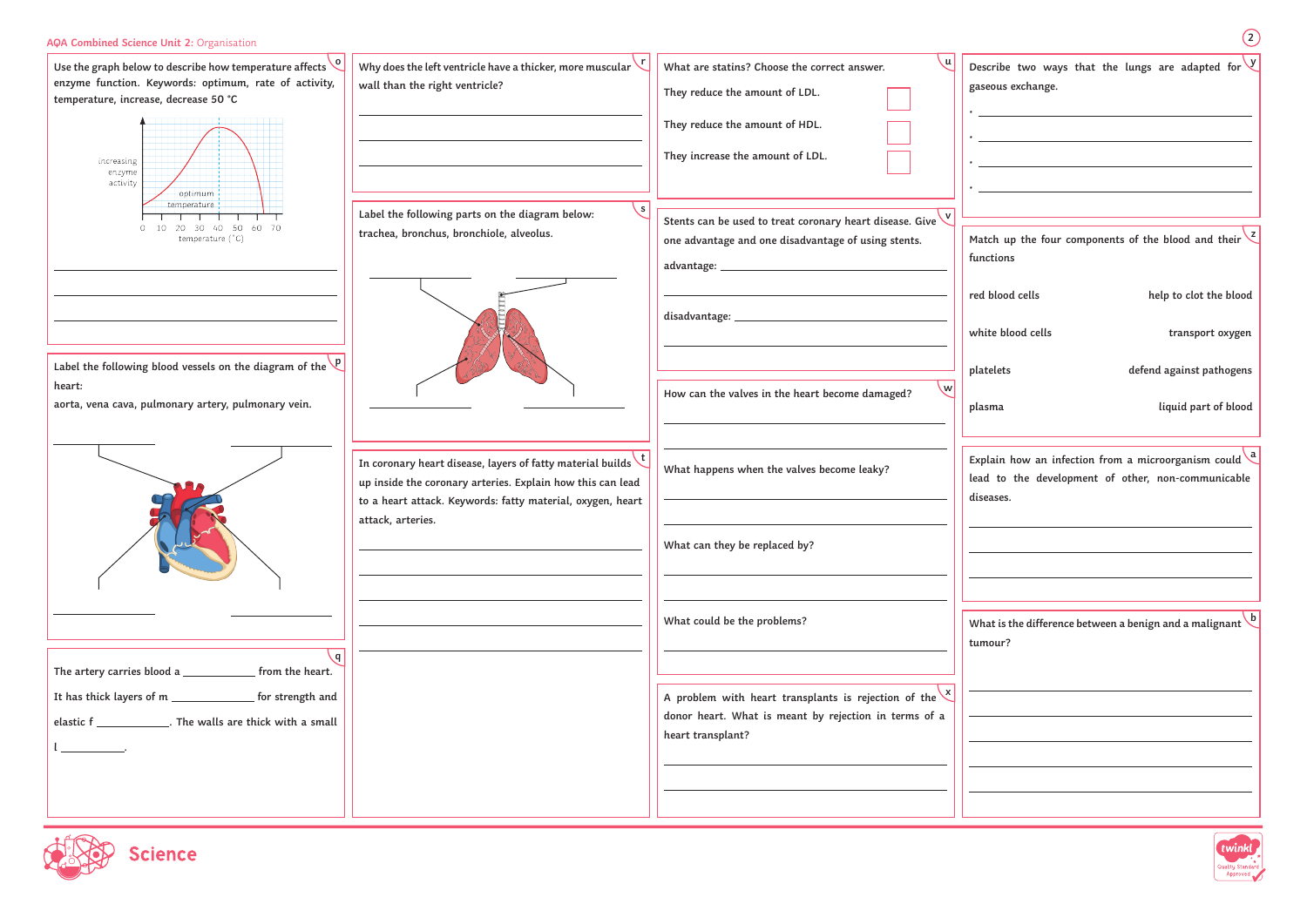| AQA Combined Science Unit 2: Organisation Answers                                                                                                                                                |                                                                                                                                                                                                                                                                                                                                       |                                                                                                                                                      | $\bigcirc$                                                                                                                                                                                                                  |
|--------------------------------------------------------------------------------------------------------------------------------------------------------------------------------------------------|---------------------------------------------------------------------------------------------------------------------------------------------------------------------------------------------------------------------------------------------------------------------------------------------------------------------------------------|------------------------------------------------------------------------------------------------------------------------------------------------------|-----------------------------------------------------------------------------------------------------------------------------------------------------------------------------------------------------------------------------|
| Place the following structures in order from smallest to $\chi^d$<br>largest:<br>cell<br>nucleus<br>organ                                                                                        | Define what an enzyme is.<br>A biological catalyst.                                                                                                                                                                                                                                                                                   | What is the function of phloem tissue?<br>To transport food substances (dissolved sugars) around the<br>plant. This process is called translocation. | Transpiration is:<br>(Tick the correct box.)<br>The movement of water molecules from a                                                                                                                                      |
| organism<br>tissue<br>1. nucleus                                                                                                                                                                 | Enzymes are described as being specific to a substrate.<br>What does this mean? Use the diagram to help your<br>explanation.                                                                                                                                                                                                          | The xylem tissue is composed of hollow tubes<br>strengthened by lignin. What is the function of xylem                                                | high water concentration to a lower water<br>concentration across a partially permeable<br>membrane.                                                                                                                        |
| 2. cell<br>3. tissue<br>4. organ                                                                                                                                                                 |                                                                                                                                                                                                                                                                                                                                       | tissue?<br>To transport water and dissolved minerals from the roots<br>to the stem and the leaves. This is called the transpiration<br>stream.       | The evaporation and diffusion of water from the<br>leaves of a plant.<br>The movement of glucose molecules around the                                                                                                       |
| 5. organism<br>. b l                                                                                                                                                                             | The active site of the enzyme has a unique shape. Only a                                                                                                                                                                                                                                                                              | Describe how a root hair cell is adapted for the efficient $\vee$                                                                                    | plant.<br>Name three factors that affect the rate of<br>transpiration.                                                                                                                                                      |
|                                                                                                                                                                                                  | substrate with a complimentary shape can fit and bind to<br>form an enzyme-substrate complex.                                                                                                                                                                                                                                         | uptake of water and mineral ions.                                                                                                                    | Any three from the following:<br>• temperature;<br>· light intensity;<br>· air flow;<br>• humidity.                                                                                                                         |
| The small intestine is the part of the body where food is                                                                                                                                        | Bile is made in the liver and stored in the gall bladder.                                                                                                                                                                                                                                                                             |                                                                                                                                                      |                                                                                                                                                                                                                             |
| absorbed into the bloodstream.                                                                                                                                                                   | Bile neutralises stomach acid to lower the pH so protease<br>enzymes can work.                                                                                                                                                                                                                                                        | They have a large surface area for the rapid absorption of                                                                                           | Describe how to test for starch.<br>1. Place the test sample into a test tube.                                                                                                                                              |
| The diagram below shows the <b>lock and key</b> model of $\binom{c}{c}$<br>enzyme function. Label the diagram using the following<br>words:<br>enzyme, active site, substrate, products, enzyme- | also emulsifies fats to give them a larger<br>It<br>surface area for lipase to work on. This speeds up digestion.                                                                                                                                                                                                                     | water and mineral ions from the soil.                                                                                                                | 2. Add a few drops of iodine solution and mix.<br>3. The colour will change from orange to blue/black if                                                                                                                    |
| substrate complex.<br>substrate<br>products                                                                                                                                                      | Describe how to carry out the test for reducing sugars.                                                                                                                                                                                                                                                                               | $\mathsf{k}$<br>Where, in the plant, is meristem tissue located?                                                                                     | starch is present.                                                                                                                                                                                                          |
| active site<br>enzyme<br>enzyme<br>enzyme-substrate<br>complex                                                                                                                                   | Keywords: Benedict's, heat, colour change, blue, red.<br>Place the test sample into a test tube (about 2ml).<br>2. Add an equal amount of Benedict's reagent.<br>3. Heat in a water bath for 5 minutes.<br>4. The colour will change from blue to either green/yel-<br>low/red, depending on the amount of reducing sugar<br>present. | Growing tips of roots and shoots.                                                                                                                    | Describe how to test for protein.<br>1. Place the test sample into a test tube (about 2ml).<br>2. Add an equal amount of Biuret reagent and mix.<br>3. The colour will change from blue to purple if protein<br>is present. |